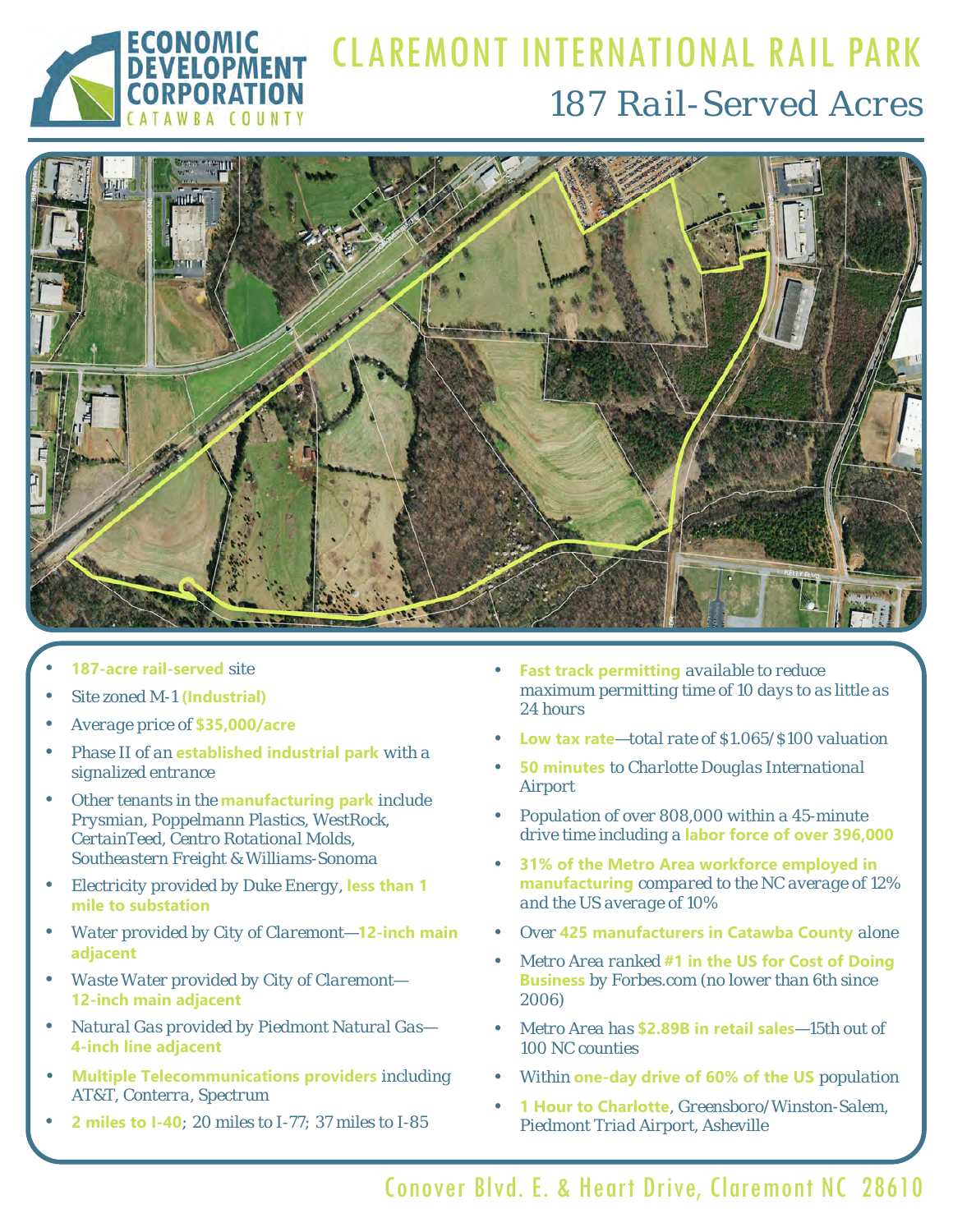## **All Utilities in Place All Utilities in Place**



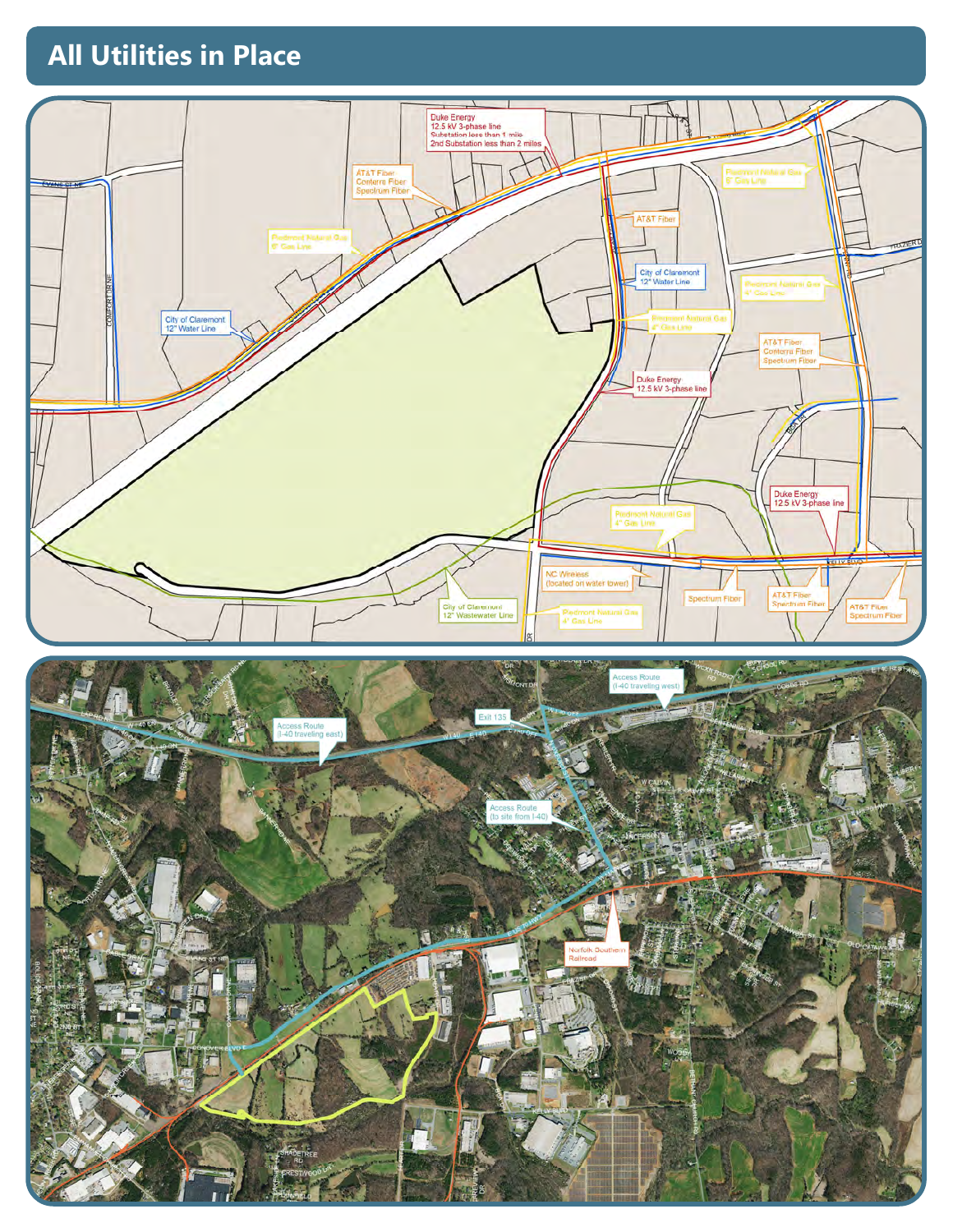## **187 rail-served acres**



**Hickory MSA has the highest percentage of employees in the manufacturing sector in NC and SC; more than3 times as specialized in manufacturing as the national average.**

**Manufacturing share of all jobs in 2019 MSAs with population of 100,000 and above** 



- *Hickory Metro ranks* **6th** *in the nation for concentration of manufacturing—*  **425** *manufacturers in Catawba County alone*
- **31%** *of the workforce is employed in manufacturing compared to the NC average of 12% and the national average of 10%*
- *Average manufacturing wage in the Hickory Metro is* **below the US average** *wage for all jobs and below the national manufacturing wage*